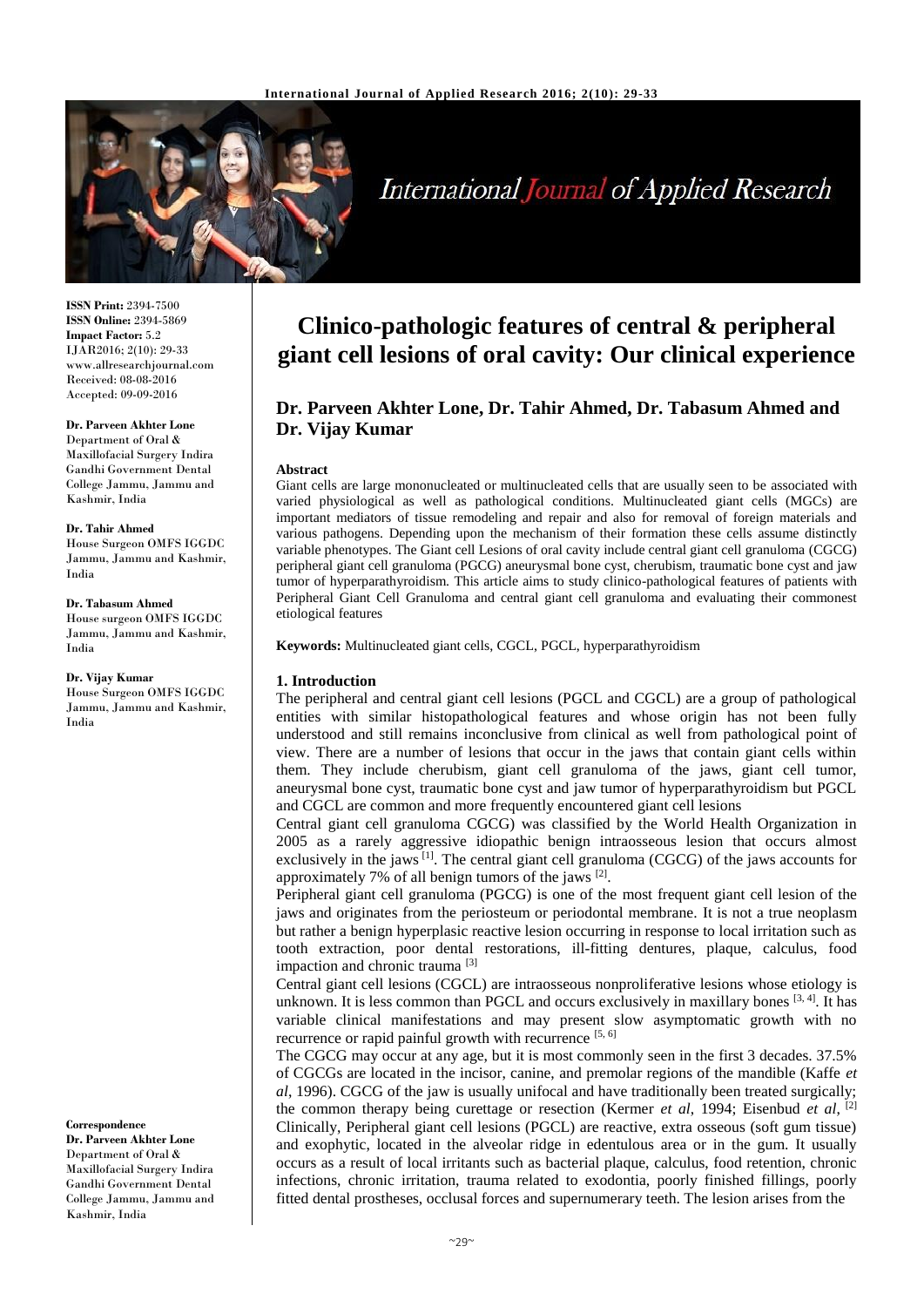periodontal ligament or mucoperiosteum and has low recurrence, mainly if the local irritant factor is eliminated [7-9] .

#### **2. Materials & Methods**

The retrospective study was conducted in the department of oral and Maxillo facial surgery Government dental College and hospital. Patients with selected gingival swellings or any abnormal gingival outgrowth were included in the study A detailed clinical examination of oral cavity involving mandible and maxilla along with detailed relevant past medical and dental history was recorded.

Radiological examination of most of patients with an orthopantomogram [as shown in (Fig. III) of one of patients] revealed a solitary well defined multilocular radiopaque lesion in the region of swelling. Incisional & excisional biopsy was done depending upon the size of lesion & diagnosis was confirmed by histopathologic examination. Intralesional injections of triamcinolone acetonide were given in large aggressive central giant cell lesions in order to reduce inflammation & intra operative bleeding (in view of its anti-inflammatory and antiangiogenic properties) followed by curettage. The combined treatment (pharmacological and surgical) is advantageous for large aggressive lesions in so far as it reduces their size, minimizing functional and physical imperfections. The postsurgical follow up has remained uneventful till date as patients have been regularly followed up for treatment.

**3. Results:** In this retrospective study, we examined 50 patients of all age groups to enable us to give a general perspective of prevalence of most common etiological factor involved in giant cell lesions. Out of 50 patients, 30 were selected based on signs and symptoms suggestive of giant cell lesions and remaining 20 patients were excluded on basis of histopathology suggestive of neoplastic changes. Out of selected 30 patients, 20patients were females & 10 were males. 20 patients (80%) were between age group of 40 to 60 years with ill fitted dentures and generalized periodontitis whereas 6 patients (20%) were between 15-25 years which showed signs of poor oral hygiene, stress, pregnancy. whereas 4 patients had no relevant etiology factor.





**Fig 1:** Radiograph of patient with giant cell lesion **Fig 2:** giant cell lesion measuring more than 2 cm



**Fig 3:** Peripheral giant cell lesion of patient **Fig 4:** Giant cell lesion of patient with poor due to ill fitted denture periodontium

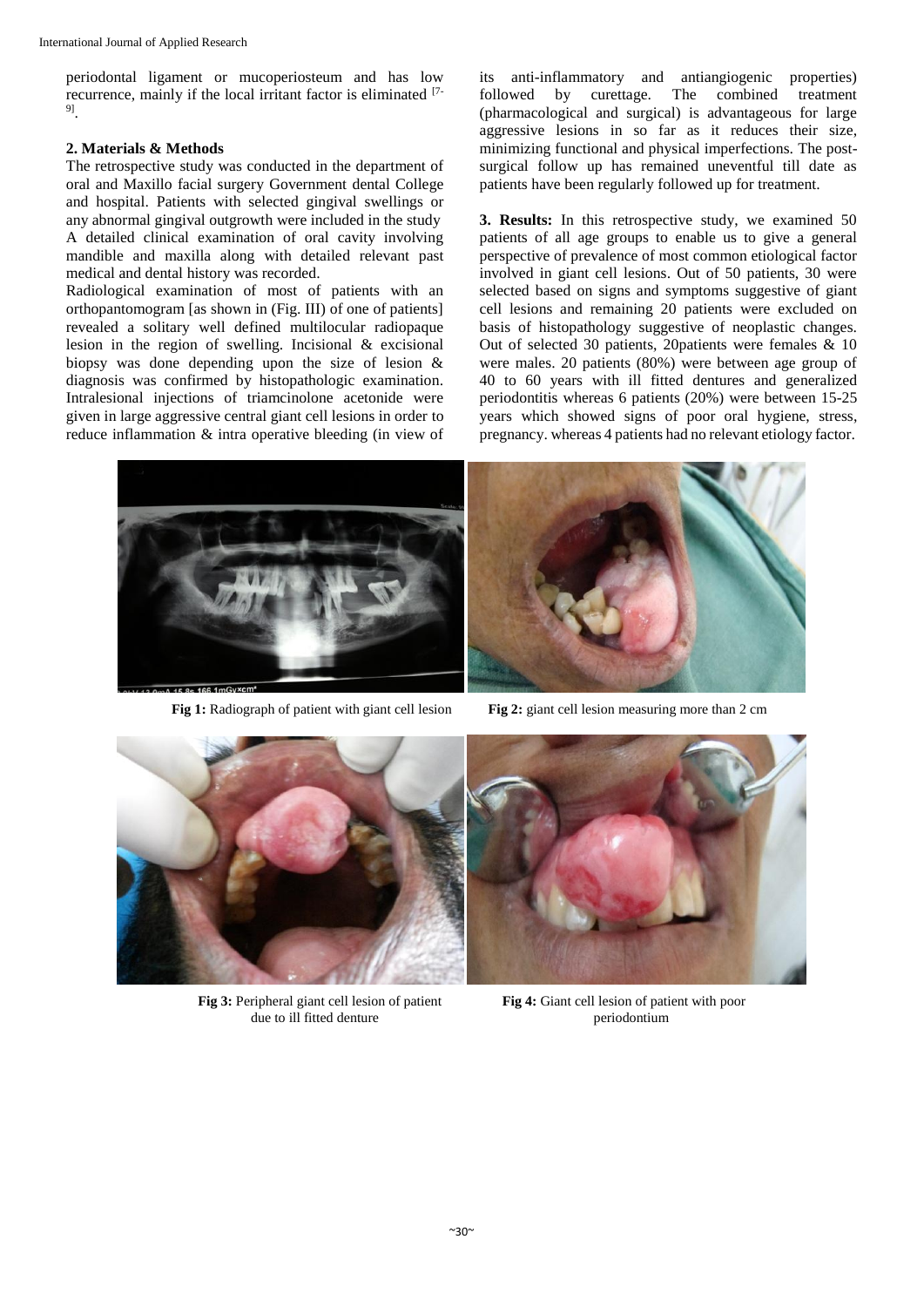

**Fig 5-6:** Histopathologic features of Central & peripheral giant cell lesions

#### **4. Discussion**

Peripheral and central giant cell lesion are group of pathologies that have shown great clinic-pathological variations over the years, though feature same histopathology. Peripheral giant cell granuloma (PGCG) Peripheral giant cell granuloma (PGCG), was reported as giant cell reparative granuloma by Jaffe in 1953  $[10]$ . However, its reparative effect has not been proved yet, hence osteoclast activity seems doubtful [11, 12].

Clinically PGCL appears as soft reddish or purplish extraosseous lesion. The lesion can be sessile or pedunculated penetrating through the periodontal membrane or it may not present any area of ulcerations. Although the PGCG develops within soft tissue, superficial resorption of the underlying alveolar bony crest is sometimes seen. On occasion, it may be difficult to determine whether the mass arose as a peripheral lesion or a central giant cell granuloma eroding through the cortical plate into the gingival soft. However ulcerations may occur subjected to trauma over the focal area of lesions. In the present study ulceration due to trauma from opposite teeth was reported in 50% of cases.

The size of lesion varies between 0.5 to 1.5cms [10]. But lesions can become large sometimes attaining a size of up to 2cmor more. Almost all cases were reported in our study with size more than 2cms [fig 1 and fig 2].

Although PGCL arise in soft tissues, the "cup-shaped" resorption of the subjacent alveolar bone may be occasionally observed  $[11, 12]$ . Thus, it may be difficult to determine whether the increased volume originates from a PGCL or a CGCL that ruptured the cortical bone and invaded the gingival soft tissues  $[13-14]$ . According to Fanourakis *et al.* <sup>[15]</sup>, radiological examination is essential to determine if the lesion arises from the gingiva (peripheral) or bone (central) growing towards the surface. Dental resorption is rare [16]

The etiology of this lesion is still not precisely defined, local irritating factors such as tooth expulsion, ill-fitting prosthesis, poor restoration, plaque, calculus, chronic infections or the effects of nutrients may play a vital role in the etiology  $[15]$  as was seen in present study in 50% of study The central giant cell granuloma (CGCG) of the jaws accounts for approximately 7% of all benign tumors of the jaws (Kramer *et al*, 1991) [2] The CGCG may occur at any age, but it is most commonly seen in the first 3 decades.

CGCL display variable clinical behavior, including slow asymptomatic growth without recurrence and fast painful growth with perforation of the cortical bone plate and ulceration of the mucosal surface.

The female gender is the most affected, possibly due to hormonal factors (pregnancy and estrogen) despite the fact that the lesions rarely express estrogen receptors  $[17]$ . As reported in the present study also

CGCL are more common in the anterior portion of the mandible and often cross the midline  $[18, 19]$ . 37.5% of CGCGs are located in the incisor, canine, and premolar regions of the mandible (Kaffe *et al.* 1996)<sup>[20]</sup> as reported in the present study

When CGCL affect multiple locations simultaneously, they are generally associated with hereditary syndromes or systemic diseases such as brown tumor of systemic diseases such as brown tumor of hyperparathyroidism, fibrous dysplasia, ossifying fibroma, Paget's disease or fibro-osseous lesion<sup>[21]</sup>.

Based on clinical and radiographic features, CGCL fall in two categories: non-aggressive and aggressive. The former lesions account for most cases. Furthermore, they show little or no symptoms whatsoever and slow growth without perforation of the cortical bone and root resorption of the teeth involved. The latter lesions cause pain and exhibit rapid growth, usually larger than five centimeters, producing expansion and perforation of the cortical bone, displacement of teeth and root resorption as seen in present study. Besides, there is a high recurrence rate, which generally ranges between  $37.5\%$  and  $70\%$   $[22-24]$ . in the present study most of the cases were non aggressive type of lesions

Regarding etiology, which is a much debated topic, there are local and systemic factors as well as possible mutations described in exons 3, 4, 9 and 11 of SH3BP2 gene. Nevertheless, the study by Teixeira *et al*. [25] only found associations with exon 4 and the remaining ones would be more related to cherubism. Local factors comprise traumas and vascular damage, which produce intramedullary hemorrhage and intraosseous replacement fibrosis. Among the systemic causes, it is particularly worth mentioning neurofibromatosis type I, Noonan syndrome, Ramon syndrome, Jaffe – Campanacci syndrome, association with cherubism, pregnancy and hormonal disorders such as hyperparathyroidism. No consensus has been reached as to a single etiology of CGCL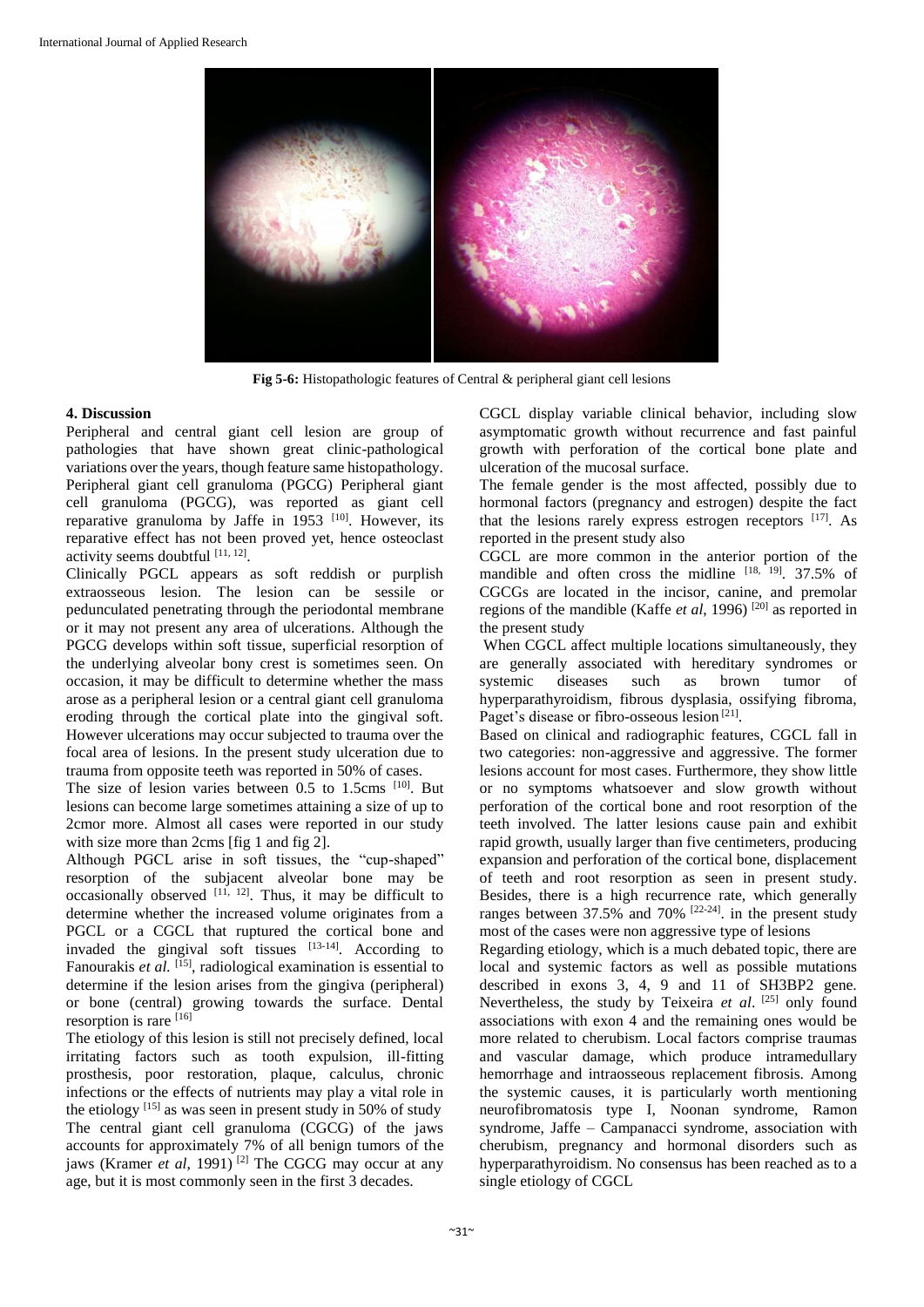For definitive diagnosis Histological investigations still remains, by far, conclusive. In PGCL the most characteristic histological features include a non-encapsulated highly cellular mass with abundant giant cells, inflammation, interstitial hemorrhage, hemosiderin deposits and mature bone or osteoid. Fibroblasts are the basic element of peripheral giant cell granulomas. (Fig 5)

CGCL, histologically, the lesion is characterized by dense proliferation of oval or spindle-shaped mesenchymal cells with multinucleated giant cells containing 4 to 20 nuclei (aggregated or not) dispersed in the fibrous stroma in a perivascular or adjacent position to areas of hemorrhage. Round macrophages, deposition of hemosiderin, extravasated erythrocytes, foci of osteoid material (bone trabeculae), dystrophic calcification and predominantly mononuclear inflammatory infiltrate, particularly surrounding the periphery of the lesion, are also found (fig 6) [26, 27] Although multinucleated giant cells are present in large quantity, they are not regarded as proliferative cells. Macrophages, mesenchymal cells and fibroblasts havebeen considered accountable for the lesion growth  $[28, 29]$ . These cells release cytokines that stimulate the proliferation and recruitment of blood monocytes to become osteoclast-like thus, the multinucleated giant cells are responsible for bone resorption and, consequently, the local progression of the lesion<sup>[28]</sup>.

Treatment of PGCL consists of local surgical excision down to the underlying bone, for extensive clearing of the base. Removal of local factors or irritants is also required. If resection is only superficial, the growth may recur. Exposure of all bony walls following thorough surgical resection responds satisfactorily most of the times. Recurrence rate of 5.0-70.6% (average 9.9%) has been reported in various epidemiologic studies [30]

Treatment of CGCL is associated with its clinical behavior. In milder cases, a simple surgical resection followed by a thorough curettage is recommended. Nevertheless, in aggressive lesions, curettage is followed by cryosurgery, peripheral osteotomy or en bloc resection. Some treatments involve daily local application of calcitonin, corticosteroids and subcutaneous injection of interferon-2α. Intralesional injections of triamcinolone acetonide have also been prescribed in view of its anti-inflammatory and antiangiogenic properties. The combined treatment (pharmacological and surgical) is advantageous for large aggressive lesions insofar as it reduces their size, minimizing functional and physical imperfections. The antiangiogenic therapy in combination with curettage has proven to be a useful approach to the treatment of aggressive CGC [31-33]

#### **5. Conclusion**

The central giant cell granuloma of the jaws accounts for approximately 7% of all benign tumors of the jaws The CGCG may occur at any age, but it is most commonly seen in the first 3 decades. Although etiology is unknown Local aggrevating factors comprise traumas and vascular damage, which produce intramedullary hemorrhage and intraosseous replacement fibrosis. The combined treatment (pharmacological and surgical) is advantageous for large aggressive lesions insofar as it reduces their size, minimizing functional and physical imperfections. Whereas In milder cases, a simple surgical resection followed by a thorough curettage is recommended.

#### **6. References**

- 1 Nicolai G, Lorè B, Mariani G, Bollero P, De Marinis L, Calabrese L. Central giant cell granuloma of the jaws. J CraniofacSurg 2010; 21(2):383-386.
- 2 Kermer C, Millesi W, Watzke IM. Local injection of corticosteroids for central giant cell granuloma. A case report. International Journal Oral Maxillofacial Surgery. 1994; 23:366-368.
- 3 Daryani D, Gopakumar R. Central giant cell granuloma mimicking an adenomatoid odontogenic tumor. Contemp Clin Dent 2011; 2(3):249-52.
- 4 DA Silva Sampieri MB *et al.* Central giant cell granuloma: treatment with calcitonin, triamcinolone acetonide, and a cystic finding 3 years and 6 months after the primary treatment. Oral Maxillofac Surg. 2012, 31. [Epub ahead of print],
- 5 DE Matos FR *et al.* Immunoexpression of TNF-αand TGF-βin central and peripheral giant cell lesions of the jaws. J Oral Pathol Med. 2012; 41(2):194-9.
- 6 Nogueira RL *et al.* Cyclooxygenase-2 expression in central giant cell lesion of the jaws: an immunohistochemical study. J Mol Histol. 2012; 43(1):59-62.
- 7 Bansal P *et al.* Non-syndromic multiple impacted supernumerary teeth with peripheral giant cell granuloma. Contemp Clin Dent 2011; 2(1):41-4.
- 8 Carvalho VM *et al.* Novel mutations in the SH3BP2 gene associated with sporadic central giant cell lesions and cherubism. Oral Dis, 2009; 15(1):106-10.
- 9 DA Silva Sampieri MB *et al.* Central giant cell granuloma: treatment with calcitonin, triamcinolone acetonide, and a cystic finding 3 years and 6 months after the primary treatment. Oral Maxillofac Surg, 2012, 31. [Epub ahead of print],
- 10 Jaffe HL. Giant-cell reparative granuloma, traumatic bone cyst, and fibrous (fibro-osseous) dysplasia of the jawbones. Oral Surg Oral Med Oral Pathol. 1953; 6:159-75.
- 11 Papanicolaou P *et al.* Increased TNF-α, IL-6 and decreased IL-1βimmunohistochemical expression by the stromal spindle-shaped cells in the central giant cell granuloma of the jaws. Med Oral Patol Oral Cir Bucal, 2012; 17(1):56-62.
- 12 Saygun I *et al.* Human cytomegalovirus in peripheral giant cell granuloma. Oral MicrobiolImmunol 2009; 24(5):408-10.
- 13 Amaral FR *et al.* Quantitative expression analysis of apoptotic/antiapoptotic genes and association with immunolocalization of BAX and BCL-2 in peripheral and central giant cell lesions of the jaws. Tumour Biol. 2011; 32(5):997-1003.
- 14 Bansal P *et al.* Non-syndromic multiple impacted supernumerary teeth with peripheral giant cell granuloma. Contemp Clin Dent. 2011; 2(1):41-4.
- 15 Fanourakis G *et al.* Expression of receptor activator of NF-κB ligand and osteoprotegerin in peripheral giant cell granulomas of the jaws. J Oral Pathol Med. 2010; 39(9):687-9.
- 16 Mannem S, Chava VK. Management of an unusual peripheral giant cell granuloma: a diagnostic dilemma. Contemp Clin Dent. 2012; 3(1):93-6.
- 17 Valentine JC, Nelson BL. Central giant cell lesion. Head Neck Pathol. 2011; 5(4):385-8.